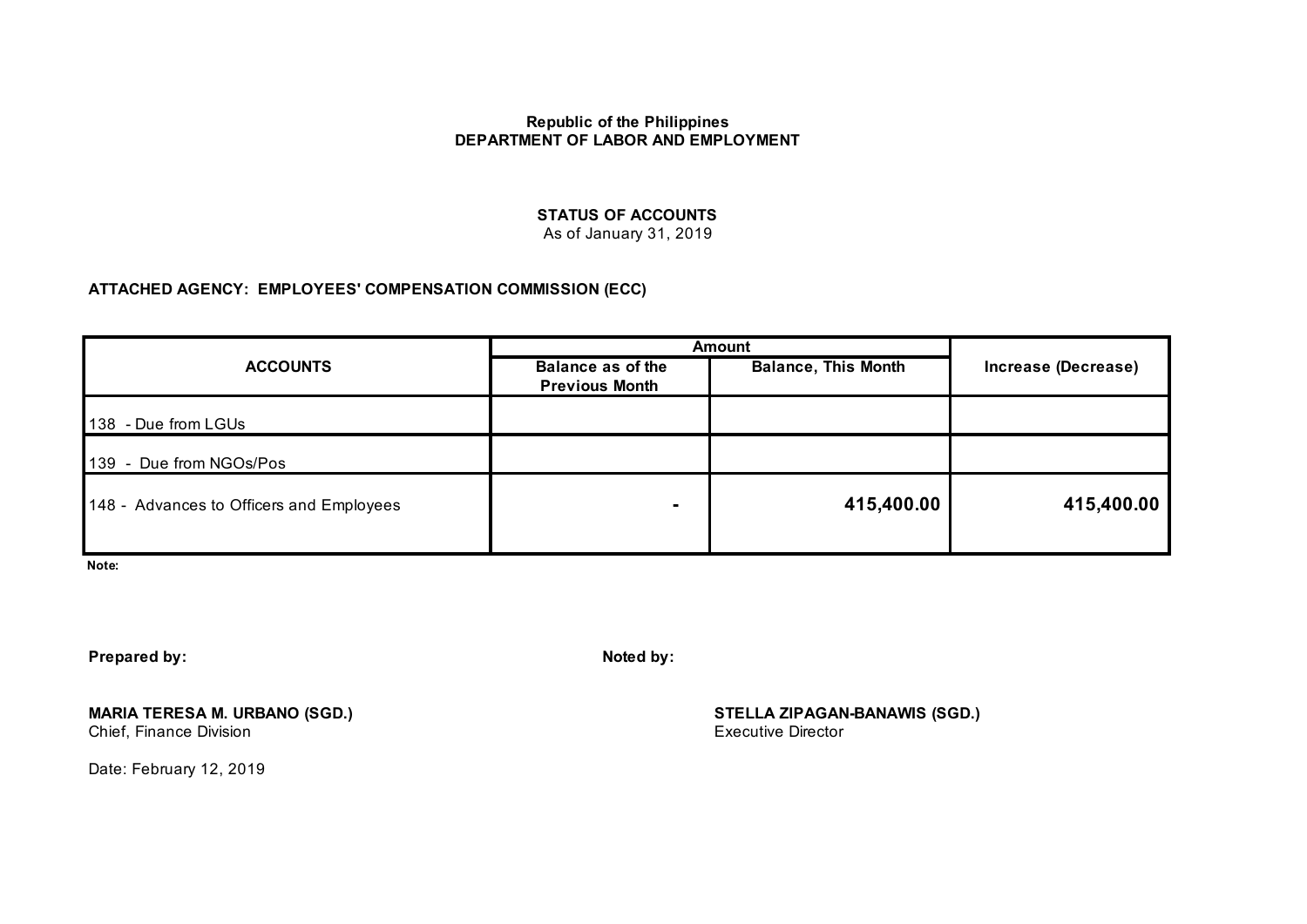# **STATUS OF ACCOUNTS**

As of February 28, 2019

# **ATTACHED AGENCY: EMPLOYEES' COMPENSATION COMMISSION (ECC)**

| <b>ACCOUNTS</b>                          | <b>Amount</b>                                     |                            |                     |
|------------------------------------------|---------------------------------------------------|----------------------------|---------------------|
|                                          | <b>Balance as of the</b><br><b>Previous Month</b> | <b>Balance, This Month</b> | Increase (Decrease) |
| 138 - Due from LGUs                      |                                                   |                            |                     |
| - Due from NGOs/Pos<br>139               |                                                   |                            |                     |
| 148 - Advances to Officers and Employees | 415,400.00                                        | 1,031,973.00               | 616,573.00          |

**Note:** 

**Prepared by: Noted by:**

**MARIA TERESA M. URBANO**<br>
Chief, Finance Division<br>
Chief, Finance Division<br>
STELLA ZIPAGAN-BANAWIS Chief, Finance Division

Date: March 22, 2019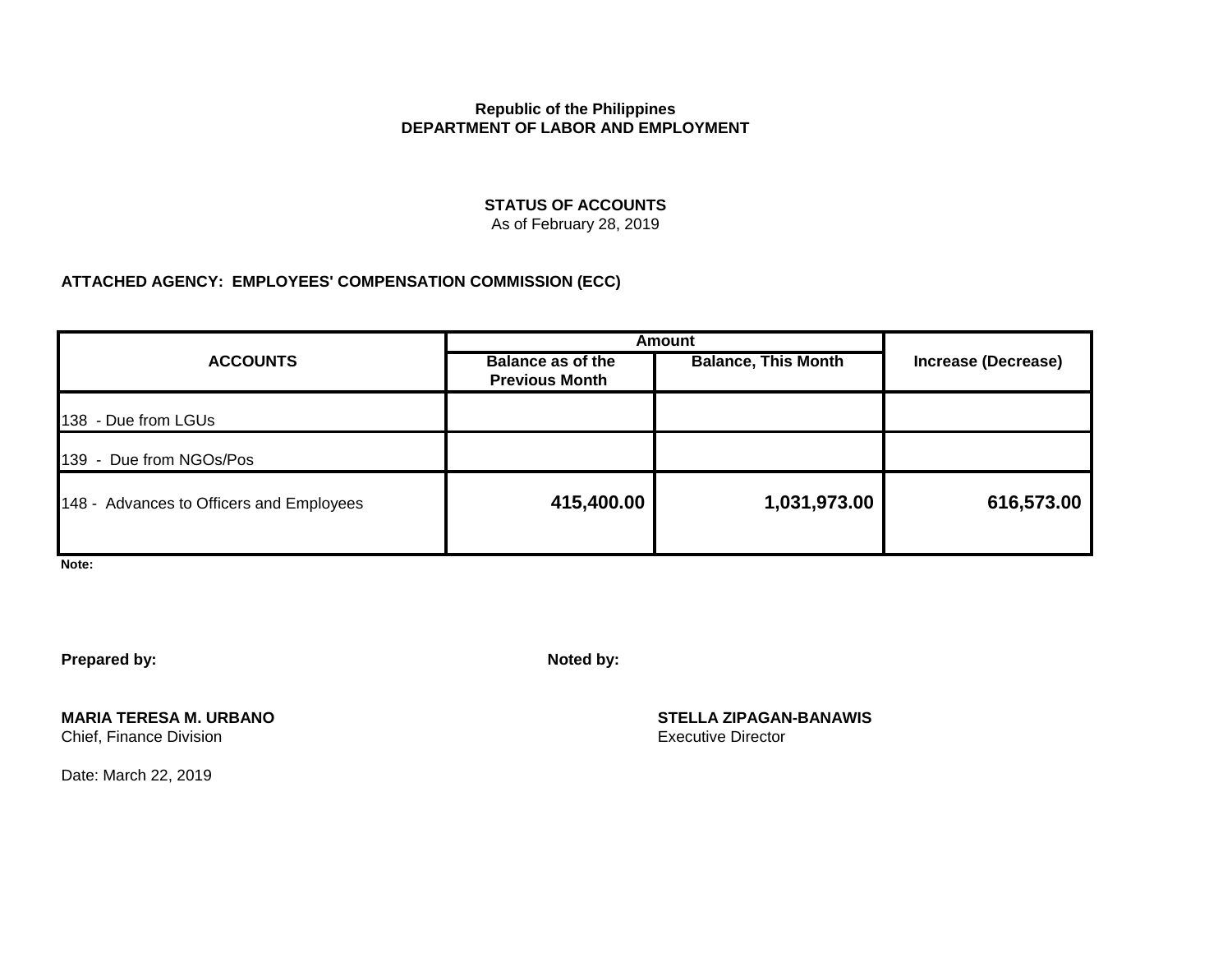#### **STATUS OF ACCOUNTS** As of March 31, 2019

### **ATTACHED AGENCY: EMPLOYEES' COMPENSATION COMMISSION (ECC)**

|                                          | Amount                                     |                            |                     |  |
|------------------------------------------|--------------------------------------------|----------------------------|---------------------|--|
| <b>ACCOUNTS</b>                          | Balance as of the<br><b>Previous Month</b> | <b>Balance, This Month</b> | Increase (Decrease) |  |
| 138 - Due from LGUs                      |                                            |                            |                     |  |
| 139 - Due from NGOs/Pos                  |                                            |                            |                     |  |
| 148 - Advances to Officers and Employees | 1,031,973.00                               | 2,510,700.00               | 1,478,727.00        |  |

**Note: 31% of the total CA this month is revolving fund.**

**Prepared by: Noted by:**

**MARIA TERESA M. URBANO (SGD) STELLA ZIPAGAN-BANAWIS (SGD)**

Date: March 29, 2019

Chief, Finance Division **Executive Director** Executive Director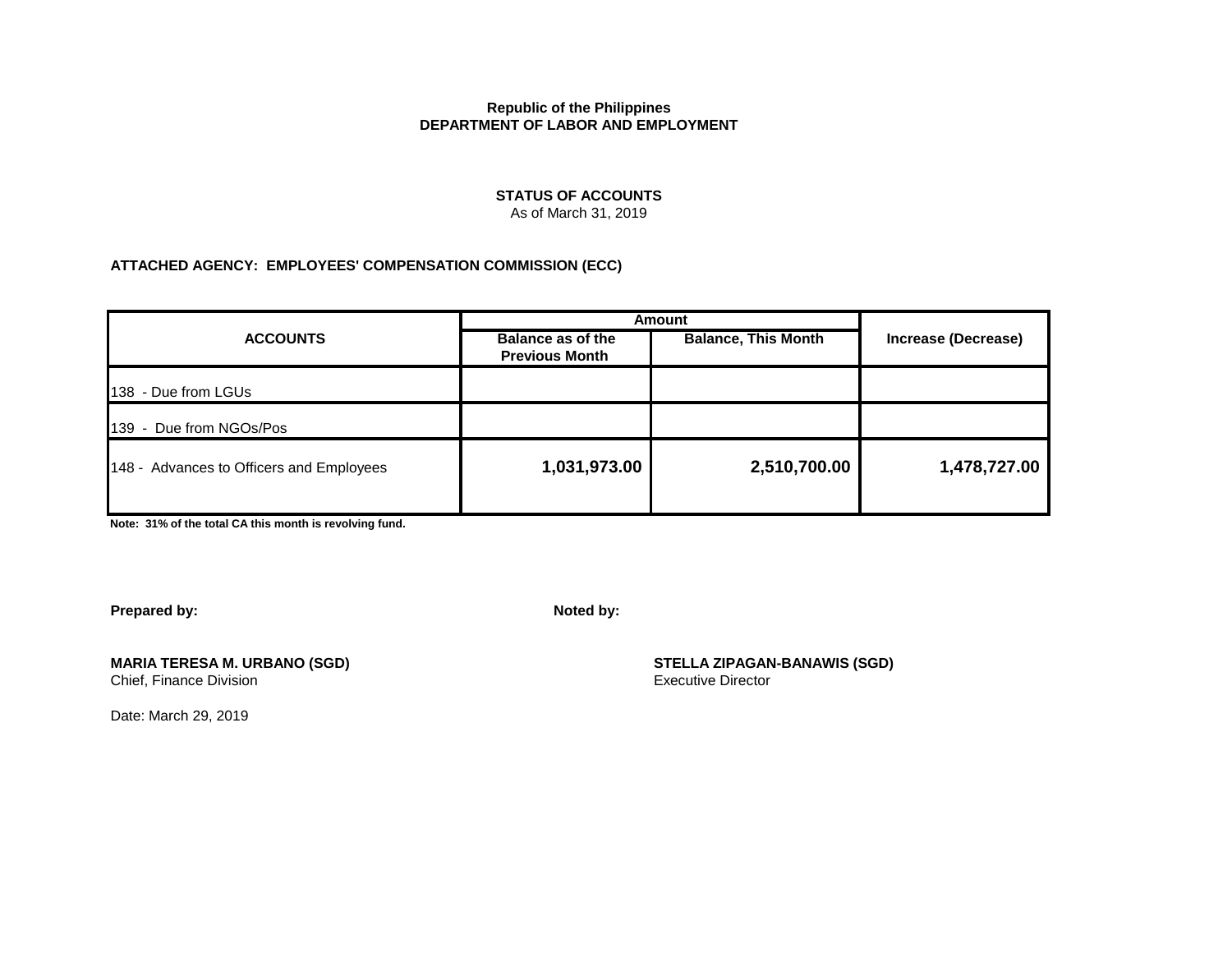#### **STATUS OF ACCOUNTS**

As of April 30, 2019

#### **ATTACHED AGENCY: EMPLOYEES' COMPENSATION COMMISSION (ECC)**

| <b>ACCOUNTS</b>                          | Amount                                       |                            |                     |  |
|------------------------------------------|----------------------------------------------|----------------------------|---------------------|--|
|                                          | Balance as of the<br><b>Previous Month *</b> | <b>Balance, This Month</b> | Increase (Decrease) |  |
| 138 - Due from LGUs                      |                                              |                            |                     |  |
| 139 - Due from NGOs/Pos                  |                                              |                            |                     |  |
| 148 - Advances to Officers and Employees | 2,511,200.00                                 | 1,358,158.76               | (1, 153, 041.24)    |  |

**Note: 57% of the total CA this month is revolving fund.**

**\* Adjusted previous month blance**

**Prepared by:** Noted by:

**MARIA TERESA M. URBANO (SGD) STELLA ZIPAGAN-BANAWIS (SGD)**

Chief, Finance Division **Executive Director** Executive Director

Date: May 6, 2019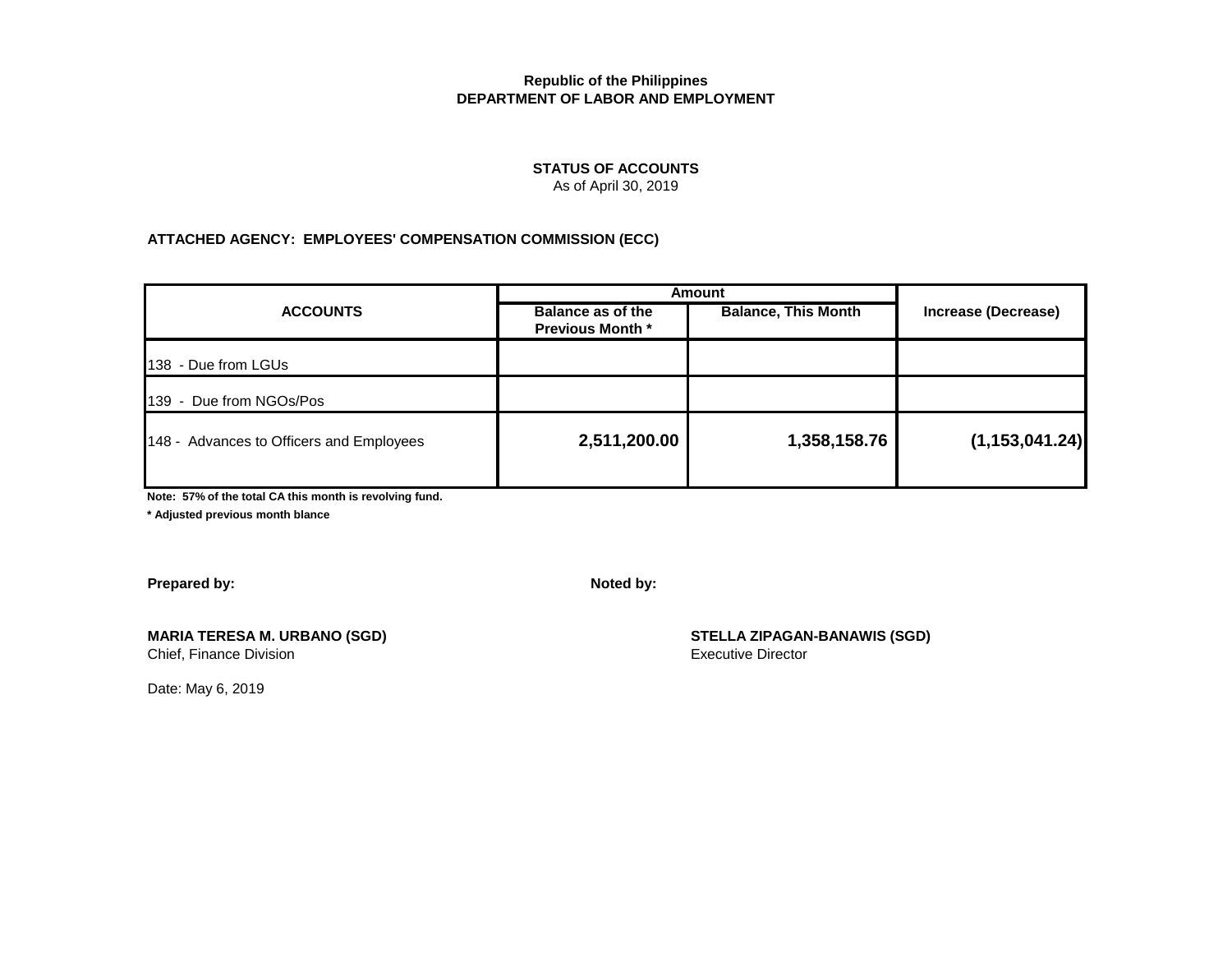## **STATUS OF ACCOUNTS**

As of May 31, 2019

### **ATTACHED AGENCY: EMPLOYEES' COMPENSATION COMMISSION (ECC)**

| <b>ACCOUNTS</b>                          | Amount                                       |                            |                     |  |
|------------------------------------------|----------------------------------------------|----------------------------|---------------------|--|
|                                          | Balance as of the<br><b>Previous Month *</b> | <b>Balance, This Month</b> | Increase (Decrease) |  |
| 138 - Due from LGUs                      |                                              |                            |                     |  |
| 139 - Due from NGOs/Pos                  |                                              |                            |                     |  |
| 148 - Advances to Officers and Employees | 1,358,158.76                                 | 1,032,345.72               | (325, 813.04)       |  |
|                                          |                                              |                            |                     |  |

**Note: 65% of the total CA this month is revolving fund.**

**\* Adjusted previous month blance**

**Prepared by:** Noted by:

**MARIA TERESA M. URBANO (SGD) STELLA ZIPAGAN-BANAWIS (SGD)** Chief, Finance Division **Executive Director** 

Date: June 3, 2019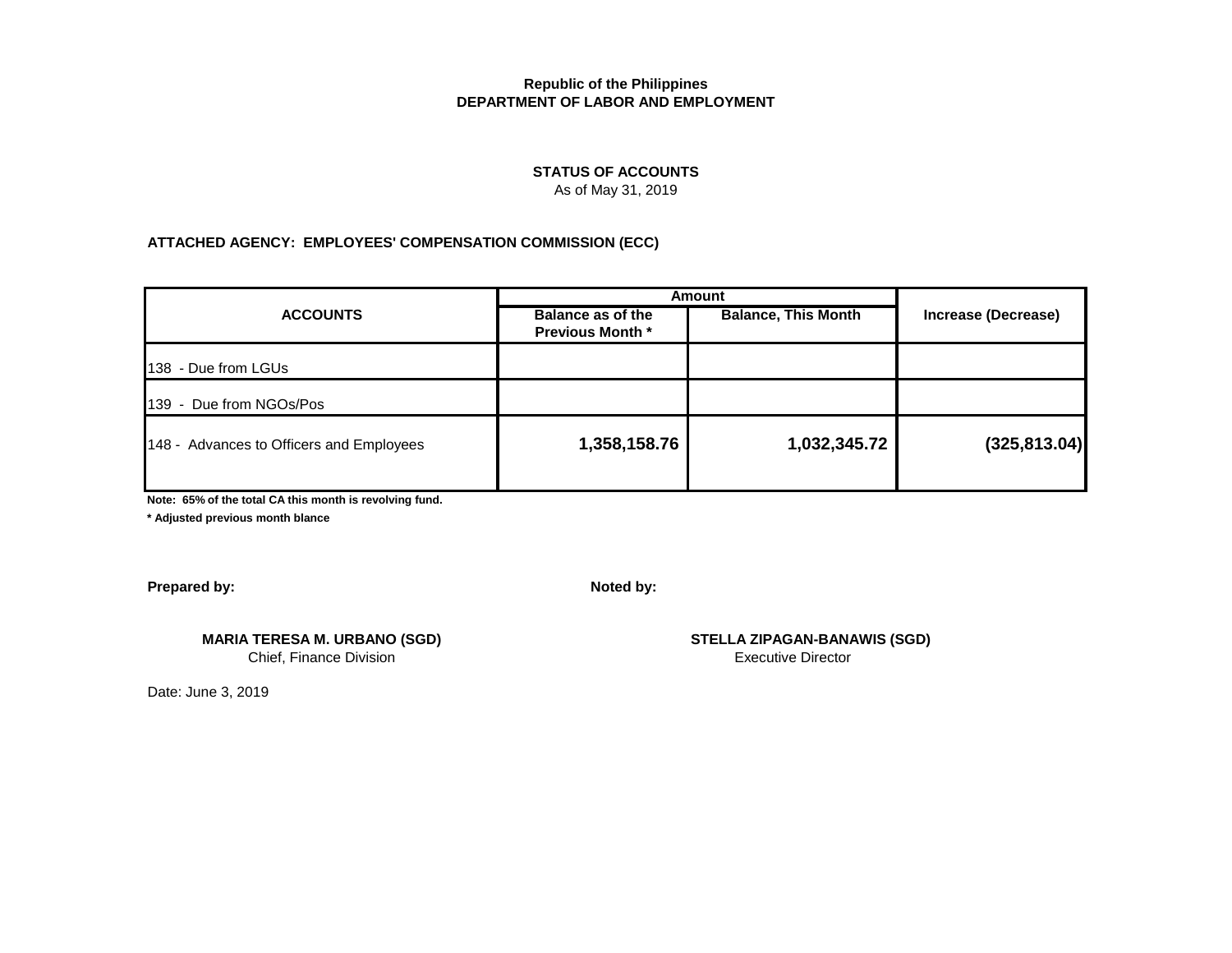### **STATUS OF ACCOUNTS**

As of June 30, 2019

## **ATTACHED AGENCY: EMPLOYEES' COMPENSATION COMMISSION (ECC)**

| Balance as of the<br><b>Previous Month *</b> | <b>Balance, This Month</b> | Increase (Decrease) |  |
|----------------------------------------------|----------------------------|---------------------|--|
|                                              |                            |                     |  |
|                                              |                            |                     |  |
|                                              | 878,296.62                 | (154, 049.10)       |  |
|                                              |                            | 1,032,345.72        |  |

**Note: 65% of the total CA this month is revolving fund.**

**\* Adjusted previous month blance**

**Prepared by: Noted by:**

# **MARIA TERESA M. URBANO (SGD) STELLA ZIPAGAN-BANAWIS (SGD)**

Chief, Finance Division **Executive Director** Executive Director

Date: July 1, 2019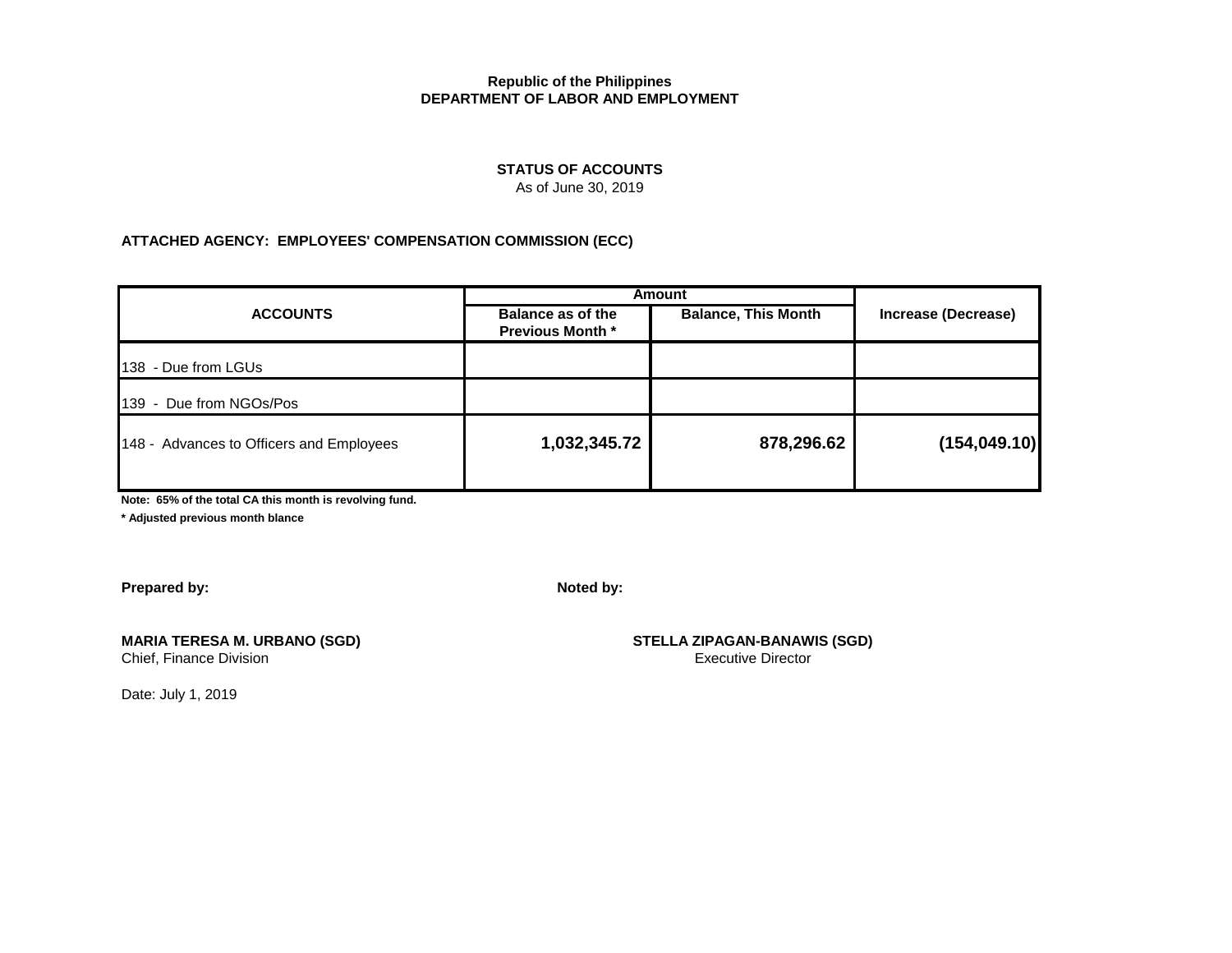### **STATUS OF ACCOUNTS** As of July 31, 2019

## **ATTACHED AGENCY: EMPLOYEES' COMPENSATION COMMISSION (ECC)**

|                                          | <b>Amount</b>                                       |                            |                     |
|------------------------------------------|-----------------------------------------------------|----------------------------|---------------------|
| <b>ACCOUNTS</b>                          | <b>Balance as of the</b><br><b>Previous Month *</b> | <b>Balance, This Month</b> | Increase (Decrease) |
| 138<br>- Due from LGUs                   |                                                     |                            |                     |
| 139<br>- Due from NGOs/Pos               |                                                     |                            |                     |
| 148 - Advances to Officers and Employees | 878,296.62                                          | 1,049,922.02               | 171,625.40          |
|                                          |                                                     |                            |                     |

**Note: 73% of the total CA this month is revolving fund.**

**Prepared by:** Noted by:

**MARIA TERESA M. URBANO (SGD) STELLA ZIPAGAN-BANAWIS (SGD)** Chief, Finance Division **Executive Director** Executive Director

Date: July 31, 2019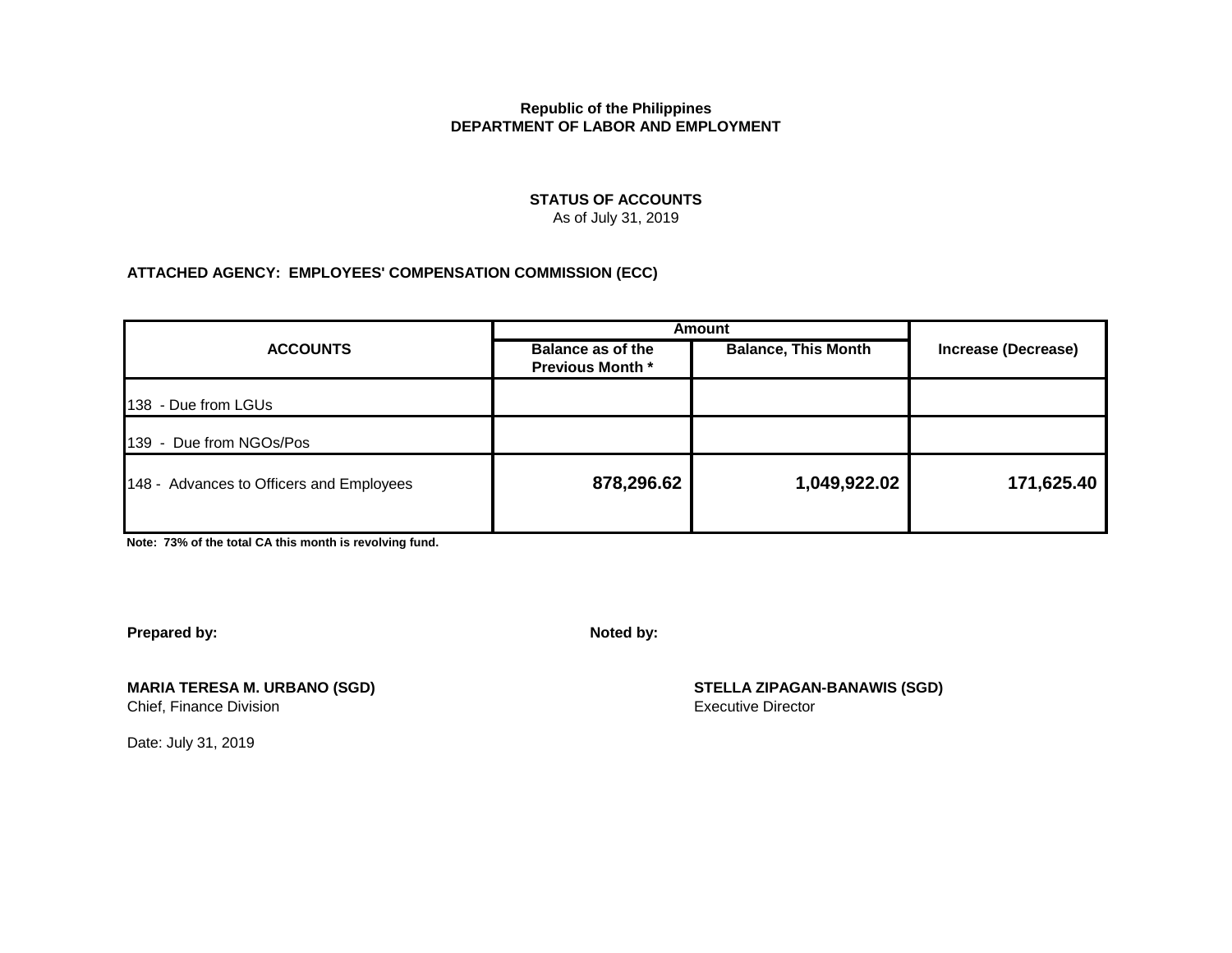## **STATUS OF ACCOUNTS**

As of August 31, 2019

## **ATTACHED AGENCY: EMPLOYEES' COMPENSATION COMMISSION (ECC)**

| <b>ACCOUNTS</b>                          | <b>Amount</b>                                |                            |                            |  |
|------------------------------------------|----------------------------------------------|----------------------------|----------------------------|--|
|                                          | Balance as of the<br><b>Previous Month *</b> | <b>Balance, This Month</b> | <b>Increase (Decrease)</b> |  |
| 138 - Due from LGUs                      |                                              |                            |                            |  |
| - Due from NGOs/Pos<br>139               |                                              |                            |                            |  |
| 148 - Advances to Officers and Employees | 1,029,922.02                                 | 1,403,021.51               | 373,099.49                 |  |

**Note: 58% of the total CA this month is revolving fund.**

 **\*adjusted as of July, 2019 Balance**

**Prepared by:** Noted by:

Chief, Finance Division

Date: September 6, 2019

**MARIA TERESA M. URBANO (SGD) STELLA ZIPAGAN-BANAWIS (SGD)**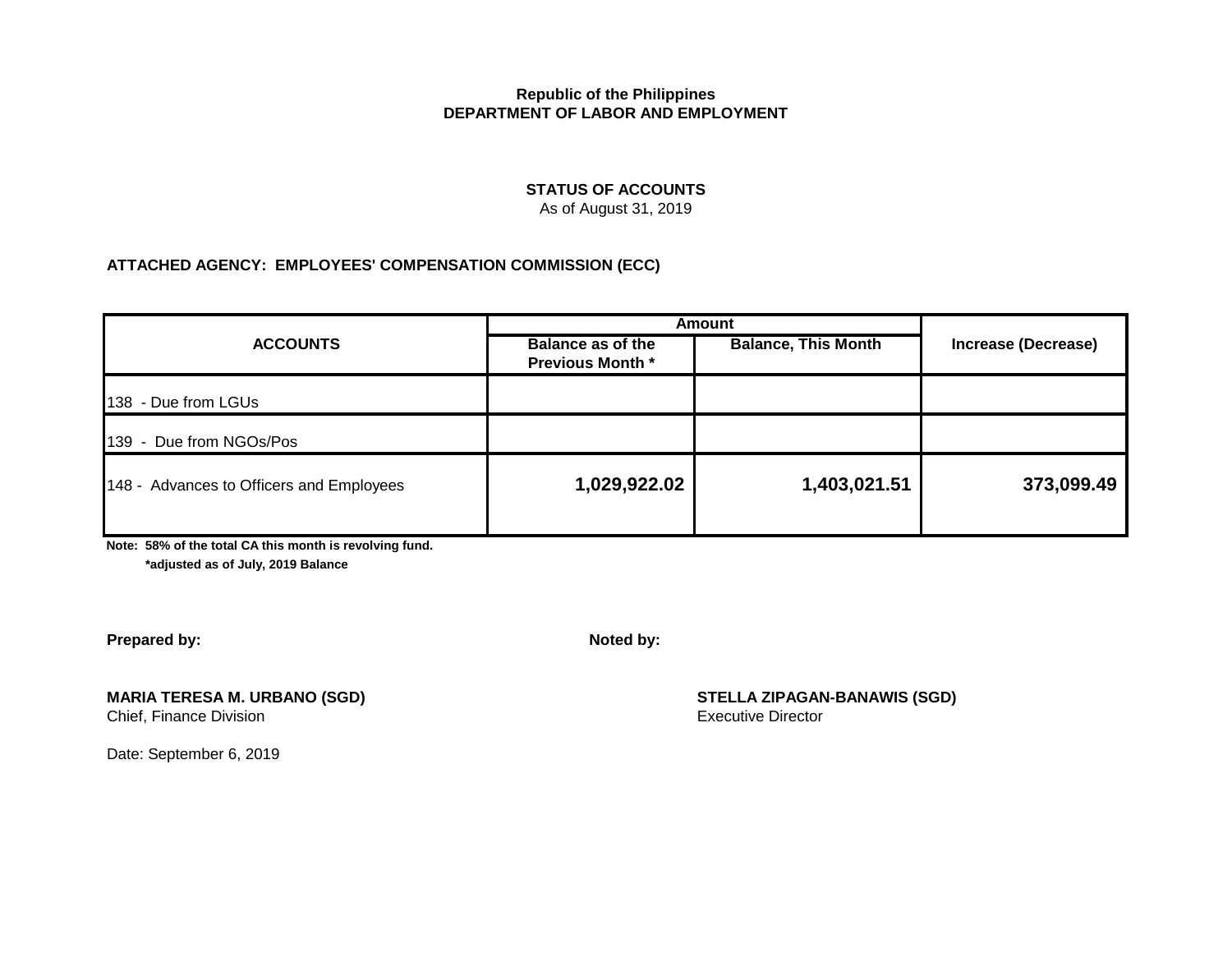# **STATUS OF ACCOUNTS**

As of September 30, 2019

## **ATTACHED AGENCY: EMPLOYEES' COMPENSATION COMMISSION (ECC)**

| <b>ACCOUNTS</b>                          | <b>Amount</b>                                       |                            |                     |  |
|------------------------------------------|-----------------------------------------------------|----------------------------|---------------------|--|
|                                          | <b>Balance as of the</b><br><b>Previous Month *</b> | <b>Balance, This Month</b> | Increase (Decrease) |  |
| 138 - Due from LGUs                      |                                                     |                            |                     |  |
| 139 - Due from NGOs/Pos                  |                                                     |                            |                     |  |
| 148 - Advances to Officers and Employees | 1,403,021.51                                        | 1,160,373.82               | (242, 647.69)       |  |

**Note: 62% of the total CA this month is revolving fund.**

 **\*adjusted as of July, 2019 Balance**

**Prepared by:** Noted by:

**MARIA TERESA M. URBANO (SGD) STELLA ZIPAGAN-BANAWIS (SGD)**

Date: September 30, 2019

Chief, Finance Division **Executive Director** Chief, Finance Division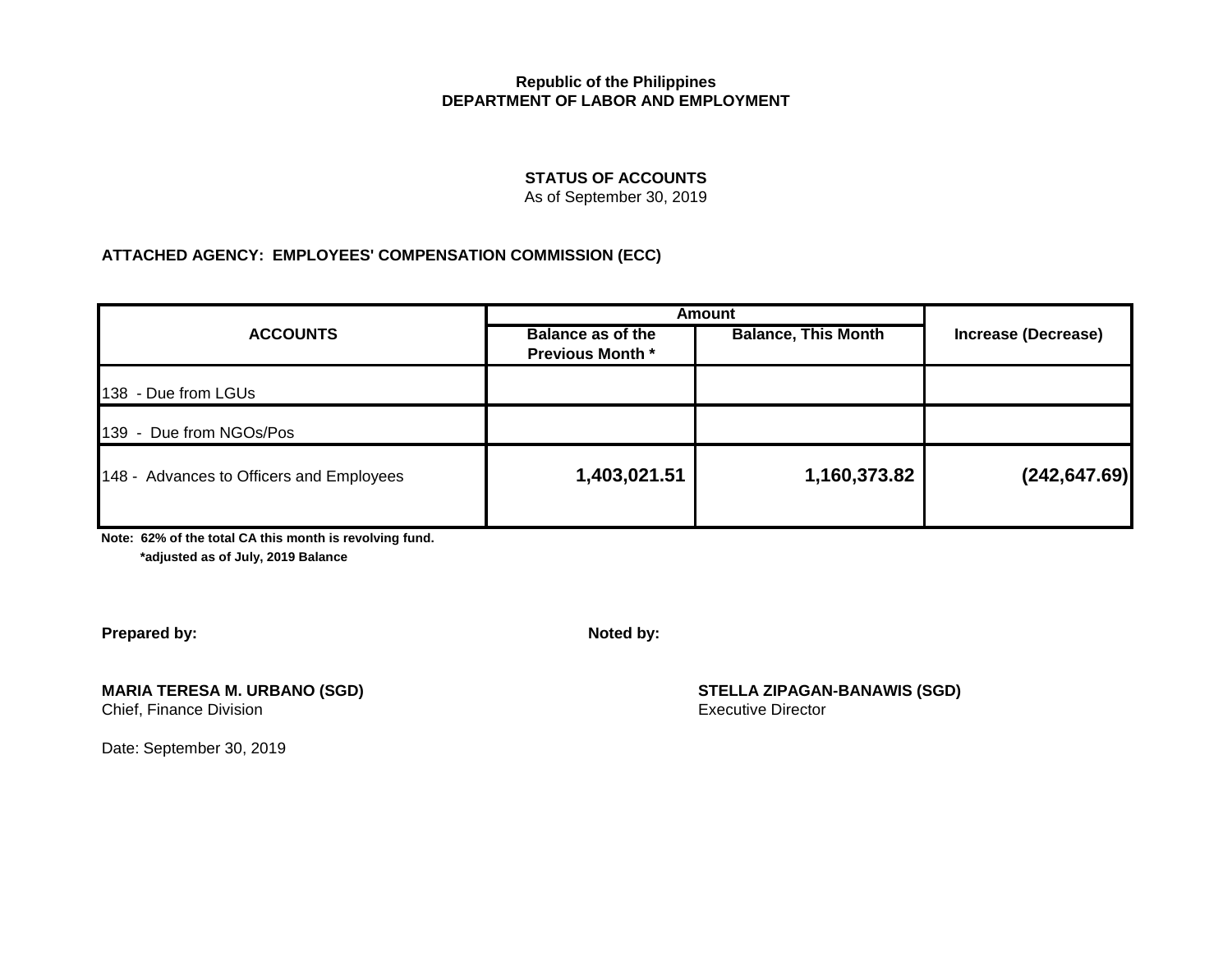# **STATUS OF ACCOUNTS**

As of October 31, 2019

# **ATTACHED AGENCY: EMPLOYEES' COMPENSATION COMMISSION (ECC)**

|                                          | <b>Amount</b>                                |                            |                     |  |
|------------------------------------------|----------------------------------------------|----------------------------|---------------------|--|
| <b>ACCOUNTS</b>                          | Balance as of the<br><b>Previous Month *</b> | <b>Balance, This Month</b> | Increase (Decrease) |  |
| 138 - Due from LGUs                      |                                              |                            |                     |  |
| 139 - Due from NGOs/Pos                  |                                              |                            |                     |  |
| 148 - Advances to Officers and Employees | 1,160,373.82                                 | 1,731,747.96               | 571,374.14          |  |

**Note: 42% of the total CA this month is revolving fund.**

**Prepared by:** Noted by:

**MARIA TERESA M. URBANO (SGD) STELLA ZIPAGAN-BANAWIS (SGD)** Chief, Finance Division **Executive Director** Executive Director

Date: November 5, 2019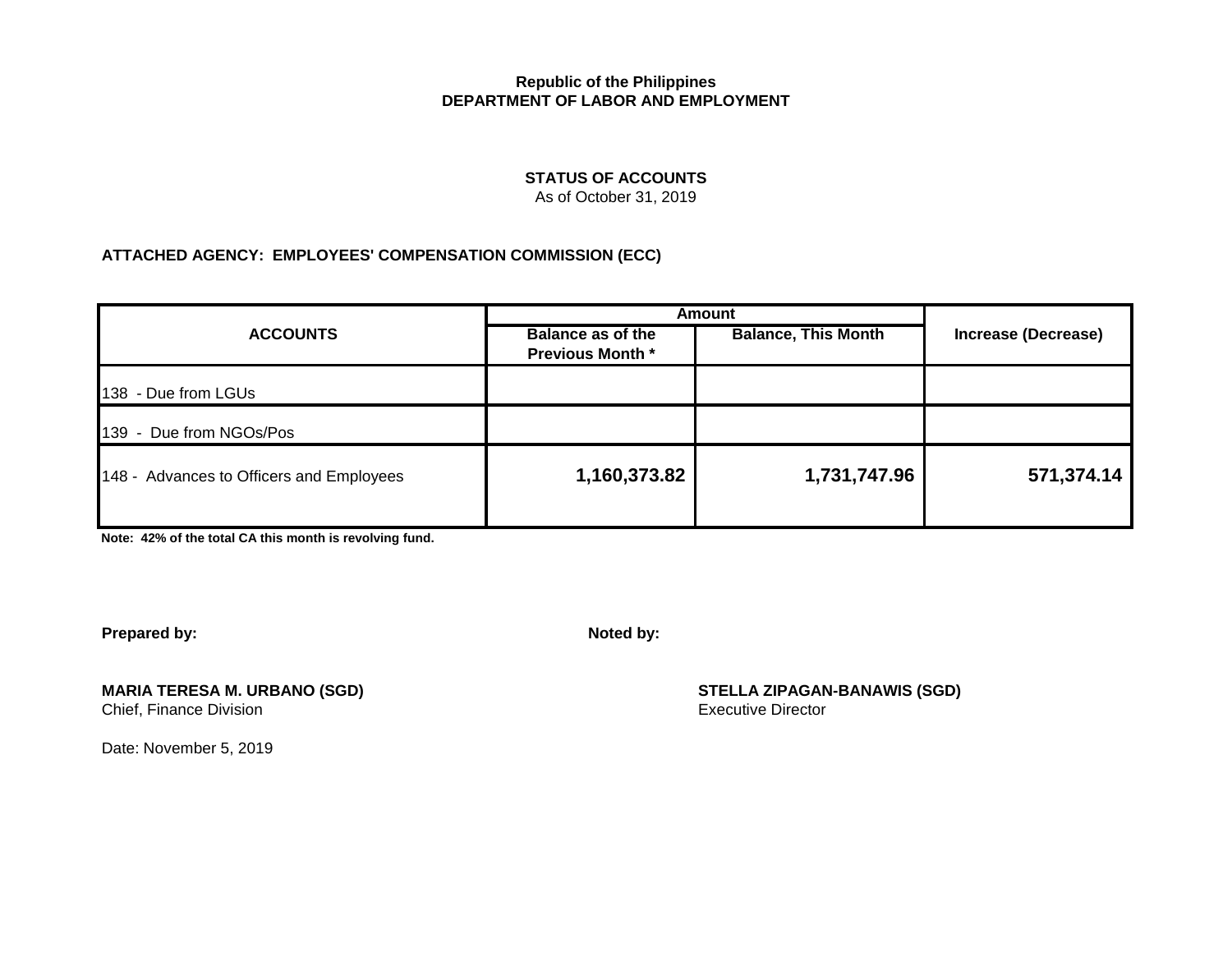## **STATUS OF ACCOUNTS**

As of November 30, 2019

## **ATTACHED AGENCY: EMPLOYEES' COMPENSATION COMMISSION (ECC)**

| <b>ACCOUNTS</b>                          | <b>Amount</b>                                       |                            |                     |  |
|------------------------------------------|-----------------------------------------------------|----------------------------|---------------------|--|
|                                          | <b>Balance as of the</b><br><b>Previous Month *</b> | <b>Balance, This Month</b> | Increase (Decrease) |  |
| 138 - Due from LGUs                      |                                                     |                            |                     |  |
| 139 - Due from NGOs/Pos                  |                                                     |                            |                     |  |
| 148 - Advances to Officers and Employees | 1,731,747.96                                        | 946,700.00                 | (785, 047.96)       |  |
|                                          |                                                     |                            |                     |  |

**Note: 76% of the total CA this month is revolving fund.**

**Prepared by:** Noted by:

Chief, Finance Division

**MARIA TERESA M. URBANO (SGD) STELLA ZIPAGAN-BANAWIS (SGD)**

Date: December 5, 2019